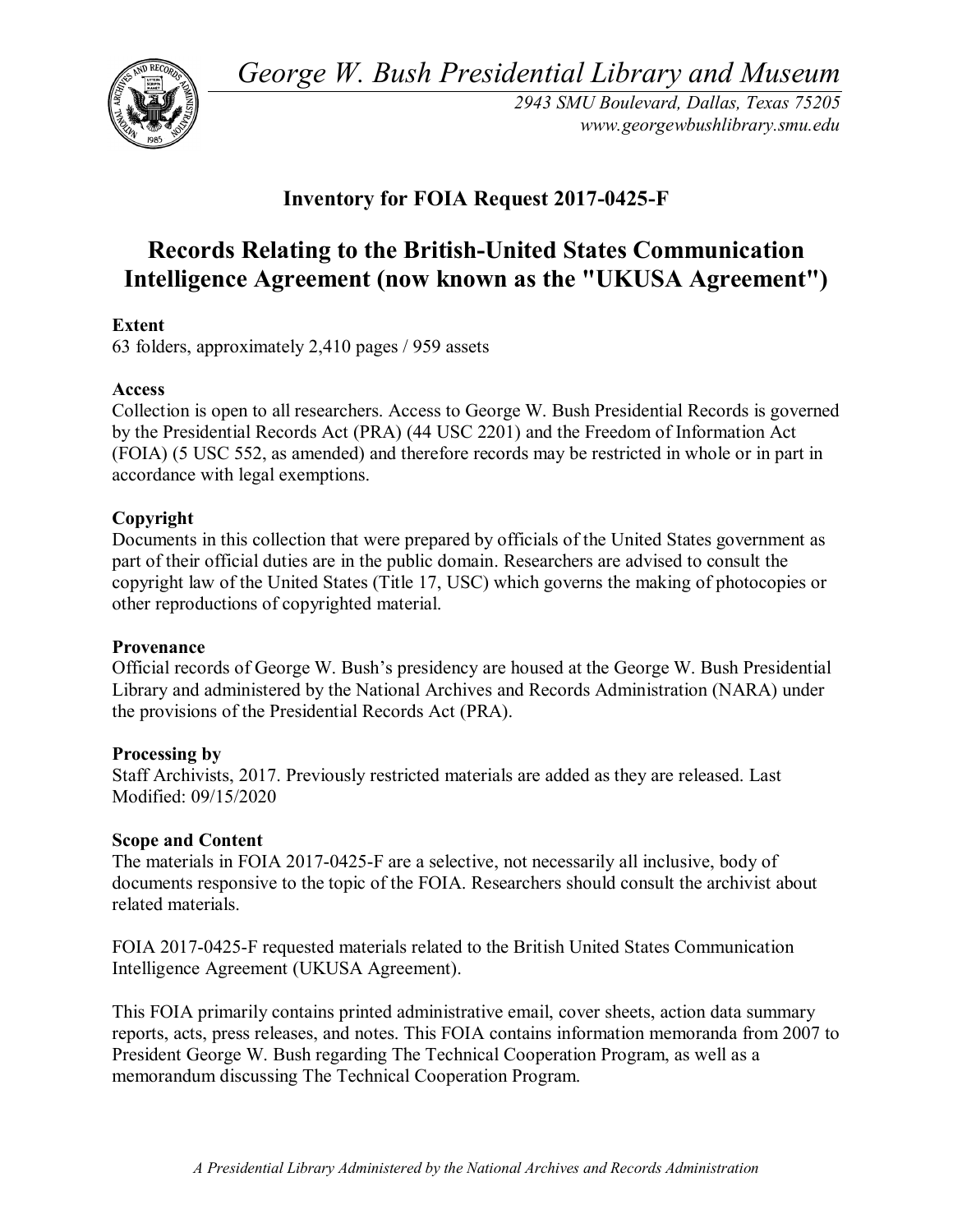The electronic records in this FOIA consist of routine correspondence, organizational charts, talking points, published reports and papers, newsletters, and news articles.

 It should be noted that many of the documents in this FOIA have been closed due to National Security classification and/or exemptions of the Freedom of Information Act.

#### **System of Arrangement**

 of the FOIA. Researchers should consult an archivist about related materials. The materials in FOIA 2017-0425-F are a systematic body of documents responsive to the topic

 Documents responsive to this FOIA were found in these collection areas – Staff Member and Office Files and George W. Bush Presidential Electronic Records.

 Staff Member and Office Files are maintained at the folder level by staff members within their individual offices and document all levels of administration activity.

individual offices and document all levels of administration activity.<br>Staff Member and Office Files are processed at the folder level, that is, individual documents are integrity, it frequently results in the incidental processing of documents that are not wholly not selected and removed from a folder for processing. While this method maintains folder responsive to the subject area.

 contains electronic records created or received by President George W. Bush. These records are The Executive Office of the President (EOP) instance of the Electronic Records Archive (ERA) stored in Search and Access Sets (SAS) that represent their originating computer program, such as Exchange Email or the Worker and Visitor Entry System (WAVES). In addition to records captured from the White House's electronic systems, EOP-ERA also contains records from the home and shared drives used by White House staff.

The following is a list of electronic search results lists (SRLs) and folders processed in response to FOIA 2017-0425-F:

#### *George W. Bush Electronic Records*

21Days\_email contains 1 asset. 33Days\_email contains 3 assets. 40Days\_email contains 13 assets. ARMS email contains 28 assets. exchange\_narrowed\_01.20.2001-08.31.2004 contains 229 assets. exchange\_narrowed\_09.01.2004-09.06.2005 contains 227 assets. exchange\_narrowed\_09.07.2005-03.30.2007 contains 70 assets. exchange narrowed 04.01.2007-02.29.2008 contains 103 assets. exchange\_narrowed\_03.01.2008-01.20.2009 contains 244 assets. NSC contains 8 assets. PFIAB contains 2 assets. RNC\_PST\_email contains 13 assets. WHO contains 18 assets.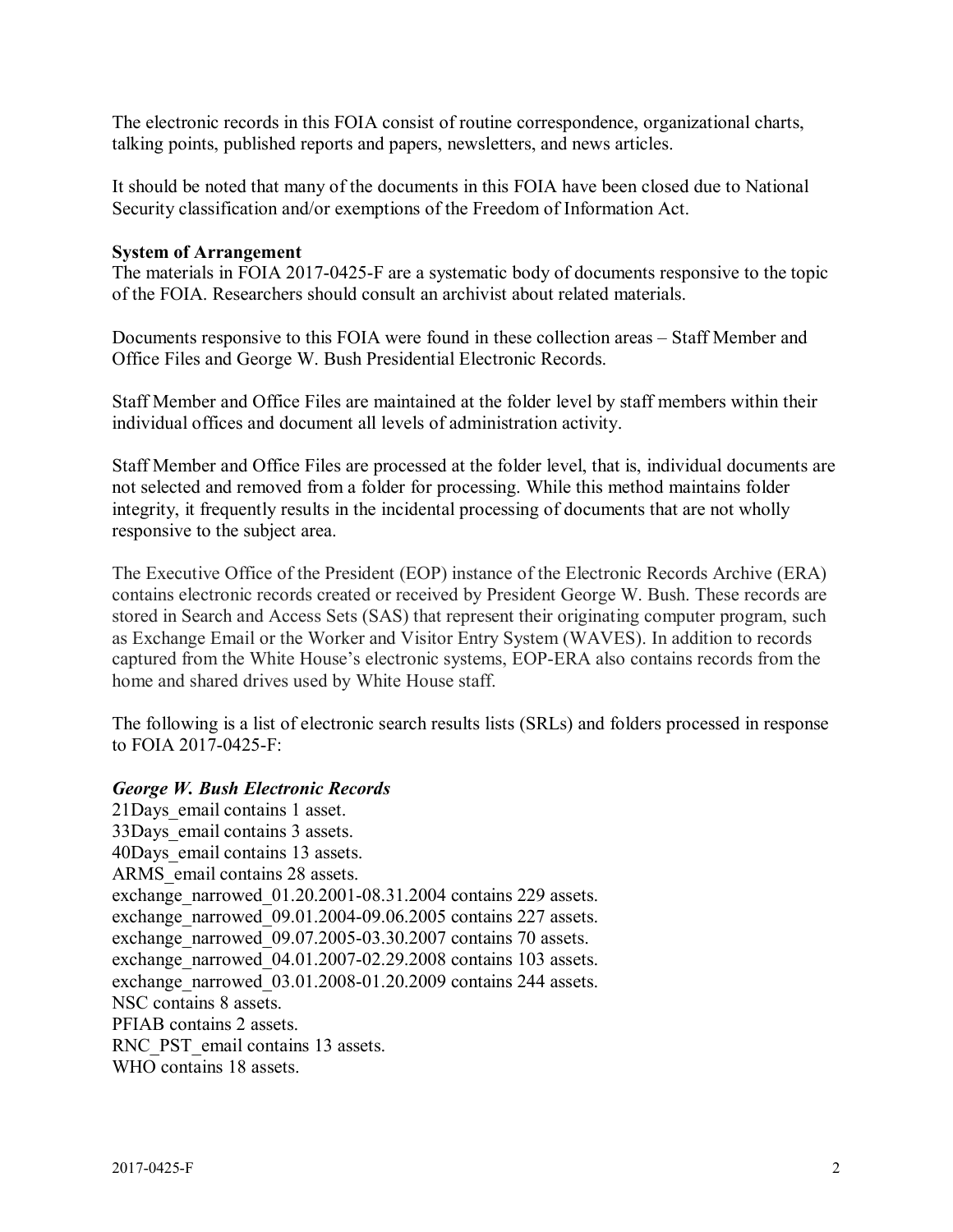# *George W. Bush Textual Records*

## **Box 1**

# **Staff Member Office Files**

National Security Council - Records and Access Management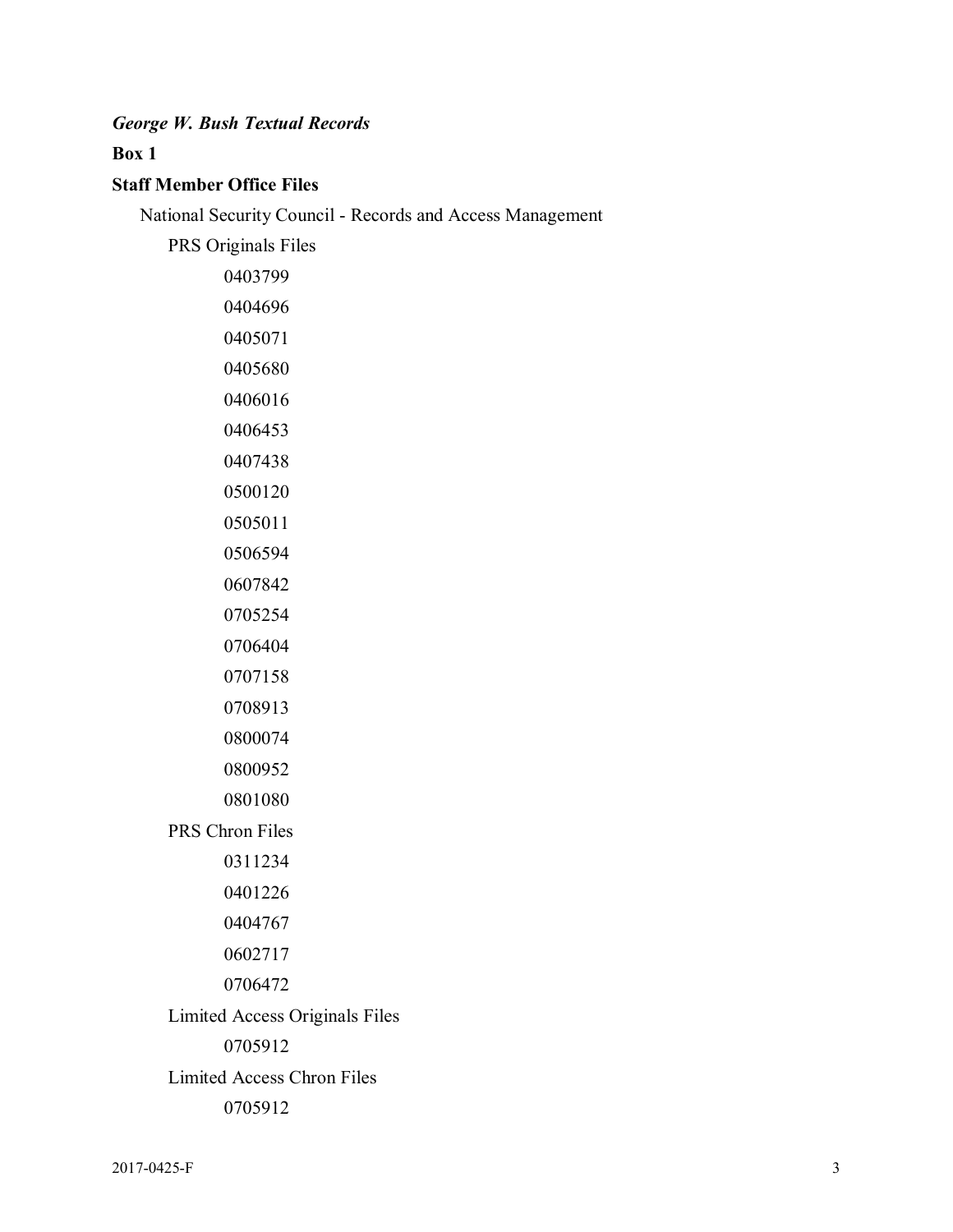Counsel's Office, White House  $[(b)(1)] - 3$  General Files - Confidential Files National Security Council - Combating Terrorism Zarate, Juan  $[(b)(1)] - 1$  $[(b)(1)] - 2$  Almon, Timothy  $[(b)(1)] - 2$ Avery, Heidi<br>[(b)(1)] - 1  $[(b)(1)] - 1$  $[(b)(1)] - 2$  Ciccolo, Christopher (Chris) [(b)(1)] - 1  $[(b)(1)] - 1$  $[(b)(1)] - 2$  $[(b)(1)] - 3$  $[(b)(1)] - 4$  $[(b)(1)] - 5$  $[(b)(1)] - 6$  $[(b)(1)] - 7$ Fielding, Fred - Confidential Files  $[(b)(1)]$ National Security Council - Intelligence Programs and Reform

## **Box 2**

National Security Council - Intelligence Programs and Reform

 Ciccolo, Christopher (Chris) [(b)(1)] - 8 [1]  $[(b)(1)] - 8[1]$  $[(b)(1)] - 8[2]$  $[(b)(1)] - 8[3]$  $[(b)(1)] - 8[4]$ Doyon, John Intelligence Sharing: [Folder 1] Intelligence Sharing: [Folder 2] Doyon, John 2017-0425-F 4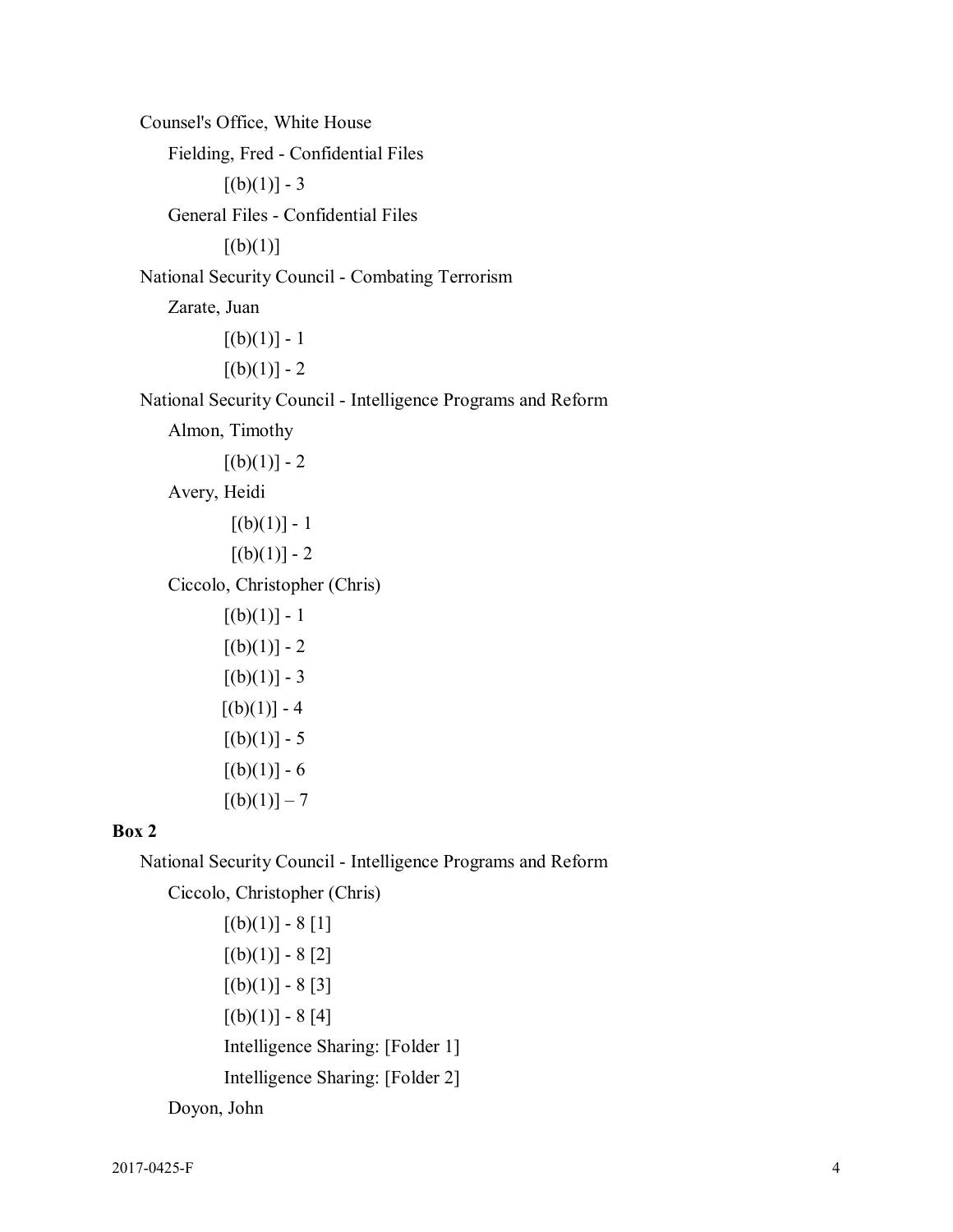$[(b)(1)] - 1$  $[(b)(1)] - 2[1]$  $[(b)(1)] - 2[2]$  $[(b)(1)] - 2[3]$  $[(b)(1)] - 2[4]$ George, Christopher - Category 3 Files  $[(b)(1)]$ Sturtevant, Mary<br>[(b)(1)] - 1  $[(b)(1)] - 1$  $[(b)(1)] - 2$ Slick, Stephen (Steve)  $[(b)(1)]$ National Security Council - Legal Adviser

Bellinger, John

Sharing Intelligence

General Files

 Sharing Network - Meeting Regarding Intel Reform, 08/09/2004 - 4:00pm - 2004 Intel Reform Documents: Information Sharing and Establishing of the Info 5:00pm, Situation Room [1]

 Sharing Network - Meeting Regarding Intel Reform, 08/09/2004 - 4:00pm - 2004 Intel Reform Documents: Information Sharing and Establishing of the Info 5:00pm, Situation Room [2]

Gorman, Martin

Gorman, Martin  $[(b)(1) - 1.4(c),(d)]$ 

Legal Shared Subject Files [(b)(1)]

#### **Box 3**

National Security Council - Legal Adviser

Sadoff, David

Binder - [Information and Intelligence Sharing Ad Hoc Senior Working Group, 11/25/2003]

Information Sharing: Intelligence Reform Legislation

National Security Council - National Security Advisor, Office of the National Security Council - National Security Advisor, Office of the<br>Hadley, Stephen (Steve)<br>2017-0425-F 5

Hadley, Stephen (Steve)